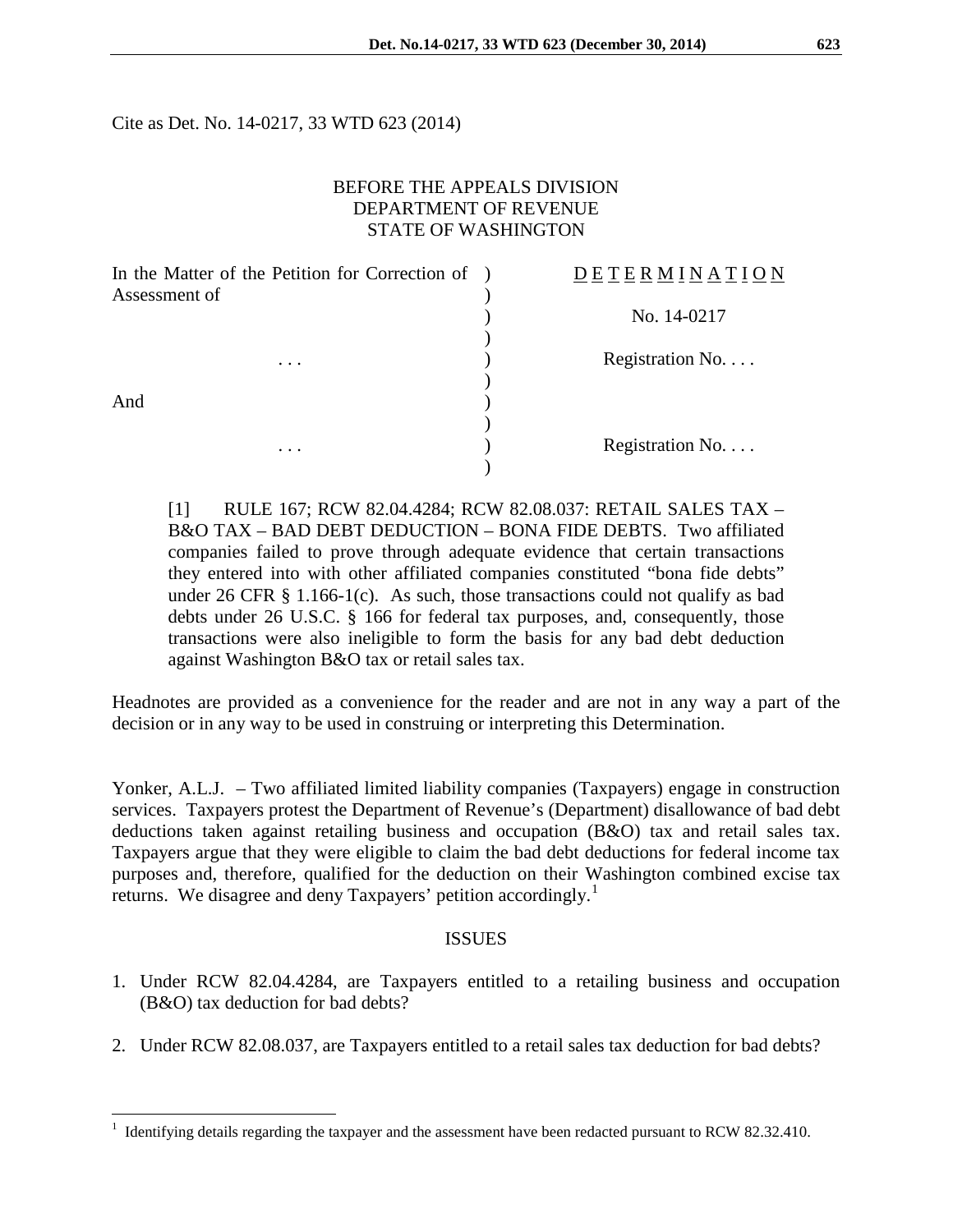# FINDINGS OF FACT

[Taxpayer A] and [Taxpayer B] (referred to jointly as Taxpayers) are single-member limited liability companies, whose only member is [the Parent Company]. The Parent Company, in turn, is owned by three individuals. Taxpayer A offers construction services to commercial property owners while Taxpayer B offers construction services for residential projects, such as condominiums and townhouses. Because Taxpayers are single-member limited liability companies, the Parent Company reports all of Taxpayers' business activity in its Form 1065 federal income tax return.

Between 2006 and 2009, Taxpayer A performed construction work for eleven affiliated entities (affiliates), which were each owned by the Parent Company, or by other entities that were, in turn, owned by the Parent Company. The work Taxpayer A performed for the affiliates generated a total of \$. . . in accounts receivable. Reporting on the accrual basis, Taxpayer A reported that amount of receivables, including retail sales tax, to the Department in the years in which the amounts accrued. Taxpayer A, claiming that the affiliates never paid the amounts accrued, identified the total amount as uncollectible in December 2009. Taxpayer A then claimed a bad debt deduction on its January 2010 combined excise tax return for the full \$. . . . Later, Taxpayer A requested a refund for the retail sales tax amount associated with the claimed bad debts. On April 23, 2010, the Department's Taxpayer Account Administration (TAA) issued a refund of \$. . . in retail sales tax to Taxpayer A "subject to future verification in the event of an audit."

Similarly, between 2006 and 2009, Taxpayer B performed residential construction work for three affiliates. The work Taxpayer B performed for the affiliates generated a total of \$. . . in accounts receivable. Reporting on the accrual basis, Taxpayer B reported that amount of receivables, including retail sales tax, to the Department in the years in which the amounts accrued. Taxpayer B, claiming that the affiliates never paid the amounts owed, identified the total amount as uncollectible in December 2009. Taxpayer B then claimed a bad debt deduction on its January 2010 combined excise tax return for the full \$. . . . Later, Taxpayer B requested a refund for the retail sales tax amount associated with the claimed bad debts. On April 23, 2010, TAA [issued] a refund of \$. . . in retail sales tax to Taxpayer B "subject to future verification in the event of an audit."

In 2013, the Department's Audit Division conducted a review of Taxpayers' books and records for the period of January 1, [2](#page-1-0)009 through September 30, 2012 (audit period).<sup>2</sup> During the Audit Division's review, Taxpayers provided limited documentation, including trial balance sheets and applications for payment documents on certain transactions. During that review, the Audit Division found that Taxpayers' records did not support the bad debt deductions they claimed on their respective January 2010 combined excise tax returns, making the following observation:

It was difficult to determine whether actual bad debts were incurred. Apart from not claiming the bad debts in the original federal returns, taxpayer was not able to provide bank statements, general ledger, sales invoices, and flow of transactions to and from affiliates to substantiate bad debts claimed to [the Department]. . . . Although each entity

 $\overline{a}$ 

<span id="page-1-0"></span><sup>&</sup>lt;sup>2</sup> While we continue to refer to the audit period throughout this determination as meaning January 1, 2009 through September 30, 2012, we note that Taxpayer B ceased operations on December 31, 2010, and the time period for which the Audit Division reviewed Taxpayer B's records was only January 1, 2009 through June 30, 2010.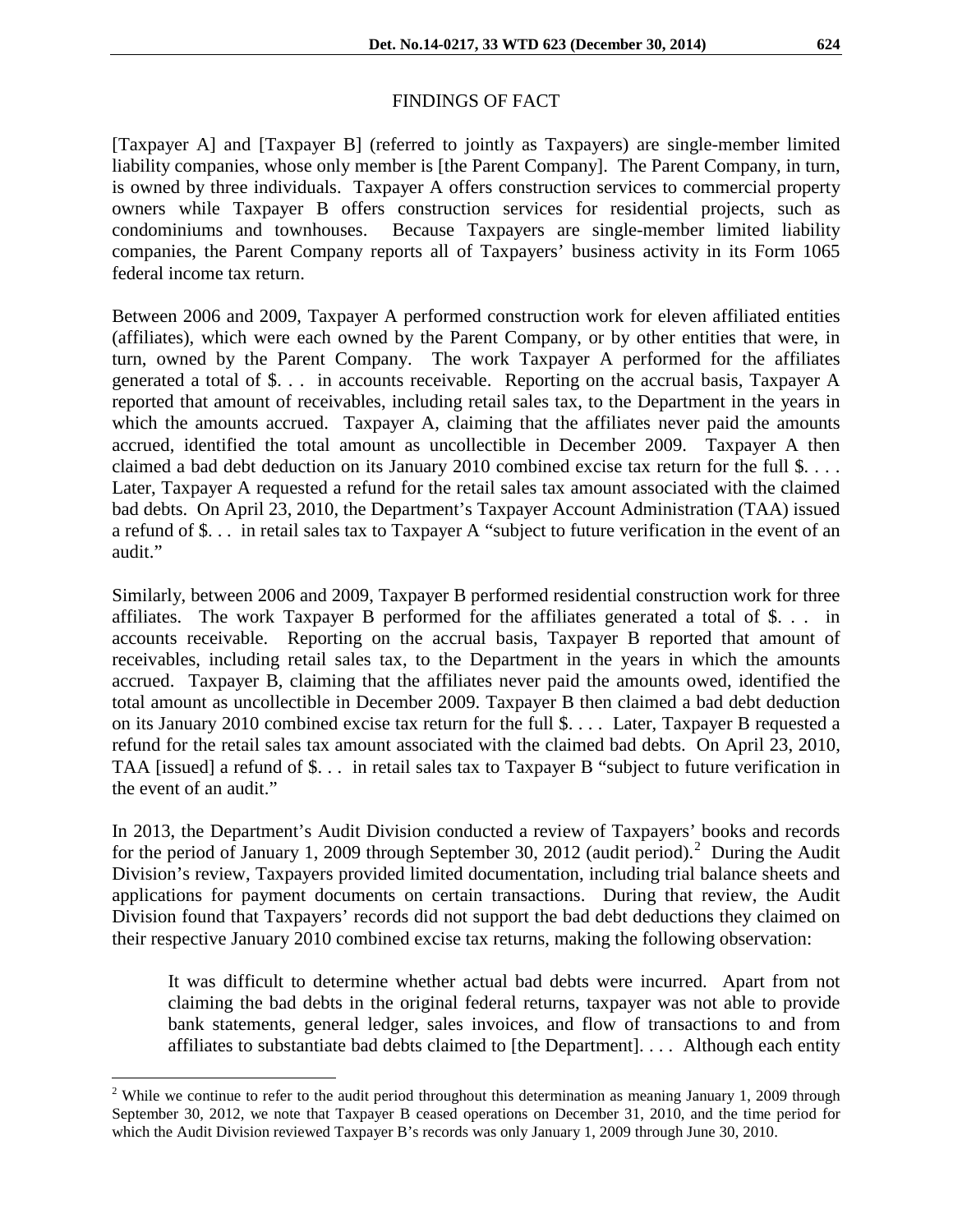was established as a separate entity [the Parent Company] acts as a central banker for all of its wholly owned entities; this means only one cash account is used to facilitate cash movement from one affiliate to another. Movement of money between affiliates was a challenge to monitor. $3$ 

Taxpayer did not provide the Audit Division with any documentation demonstrating that the amounts at issue were never paid by the affiliates. The Audit Division also found that the Parent Company had not claimed bad debt deductions in either the 2009 or 2010 federal income tax returns.

The Audit Division disallowed the bad debt deductions Taxpayers claimed on their respective January 2010 combined excise tax returns, finding that there was no evidence that Taxpayers were eligible to claim bad debt deductions in that year. The Audit Division likewise found Taxpayers were not entitled to bad debt deductions for the amounts they designated as uncollectible in 2009.

On March 28, 2013, based on the results of the Audit Division's review, the Department issued a tax assessment against Taxpayer A for a total of \$. . . , which included \$. . . in retail sales tax, \$. . . in retailing B&O tax, an \$. . . five percent assessment penalty, and \$. . . in interest.

Also on March 28, 2013, based on the results of the Audit Division's review, the Department issued a tax assessment against Taxpayer B for a total of \$. . . , which included \$. . . in retail sales tax, \$. . . in retailing B&O tax, a \$. . . five percent assessment penalty, and \$. . . interest.

Subsequently, the Audit Division discovered that an error in the amount of the tax assessment issued for Taxpayer B. As a result, on June 2, 2014, the Department issued a post assessment adjustment (PAA) for Taxpayer B, adjusting the total amount of Taxpayer B's tax assessment to \$. . . , which included \$. . . in retail sales tax, \$. . . in retailing B&O tax, a \$. . . five percent assessment penalty, \$. . . in original interest, and \$. . . in extension interest.

Taxpayers appealed the full amount of their tax assessments, arguing that the amounts at issue constituted debts that were worthless.<sup>[4](#page-2-1)</sup> On appeal, Taxpayers provided some additional documentation. Specifically, Taxpayers represented that on April 17, 2013, the Parent Company amended its 2009 federal income tax return, claiming a bad debt deduction of \$. . . on behalf of Taxpayer A and claiming a bad debt deduction of \$. . . on behalf of Taxpayer B, and increasing gross income by the same amounts. The Parent Company provided the following explanation for its amendment to its 2009 federal income tax return:

<span id="page-2-0"></span><sup>&</sup>lt;sup>3</sup> In response, Taxpayers explained the Parent Company's decision to have one single bank account for all of its affiliates, including Taxpayers, as follows:  $\overline{a}$ 

To reduce administrative complexity, [the Parent Company] acts as a central banker for all of its wholly owned entities; the amounts owed to each entity are tracked using an intercompany payable account. As [Taxpayers] performed the . . . construction contracts, [they] accrued income that gave rise to receivables. These receivables were maintained in [Taxpayers'] "bank account" with [the Parent Company] and were therefore reflected on [Taxpayers'] books as *negative payables* in the intercompany payable account.

<span id="page-2-1"></span><sup>&</sup>lt;sup>4</sup> Taxpayers offered arguments and evidence related only to the underlying tax liability on their respective tax assessments. Taxpayers offered no arguments or evidence specifically related to the penalties or interest imposed. As such, we do not independently address penalties or interest in this determination.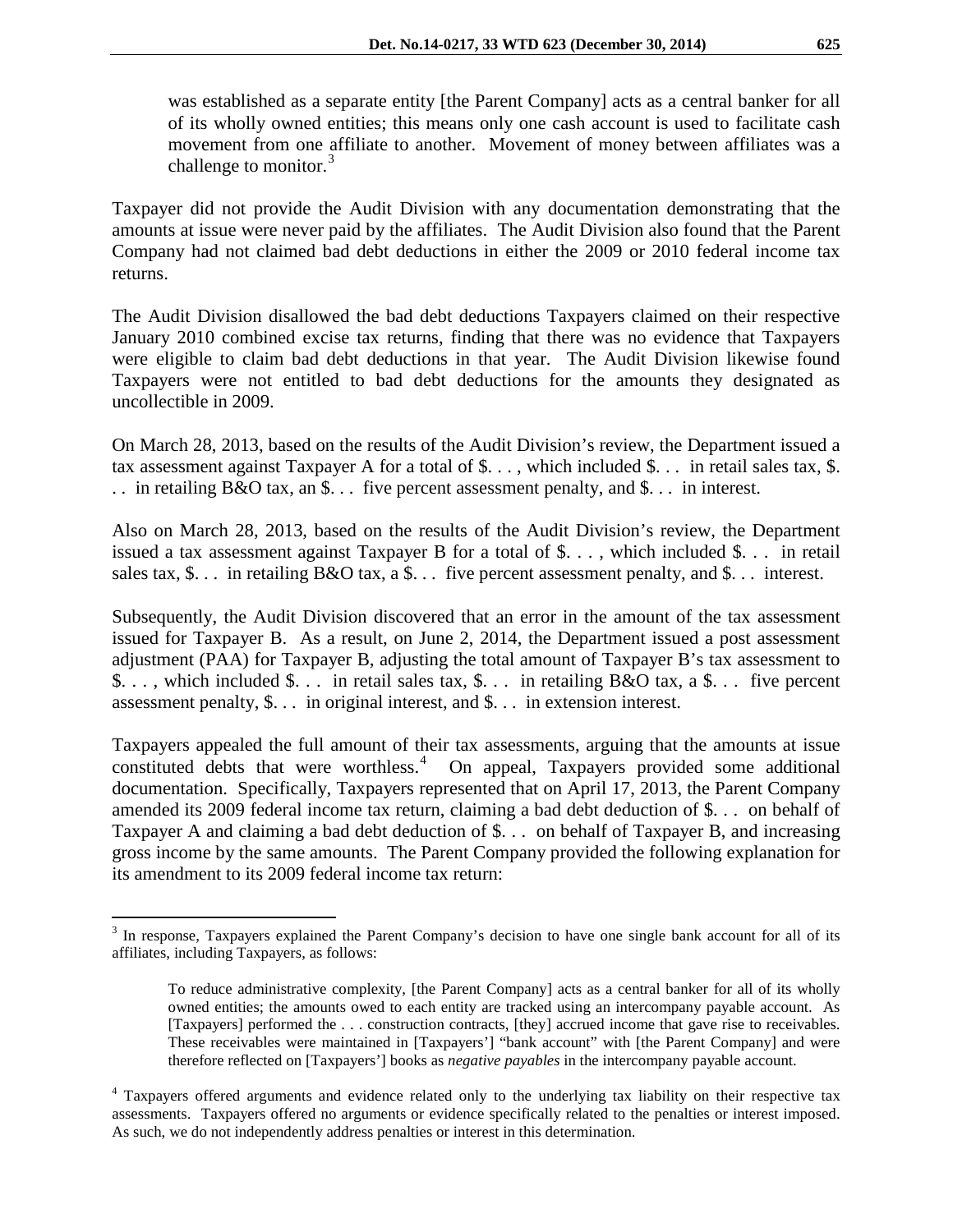This second amendment correctly classifies bad debt expense which had inadvertently been included in gross revenue. The adjustments were made to [Taxpayer B] and [Taxpayer A] in the amounts of \$. . . and \$. . . respectively. The overall effect of taxable income as a result of these reclassifications is \$0.

Taxpayers explained that because the Parent Company originally adjusted the gross income amounts to take the bad debt amounts into account, when the Parent Company amended its federal income tax returns, it added those amounts of bad debts back into the gross income amounts for 2009 for both Taxpayers and then claimed a corresponding bad debt deduction in the amended federal income tax return. [5](#page-3-0)

In addition, Taxpayers provided evidence establishing the following facts on appeal:

- Six of the thirteen affiliates for whom Taxpayers completed work filed for bankruptcy between 2010 and 2012. Those affiliates did not identify the amounts due to Taxpayers as debts in those bankruptcy cases. Taxpayers did not make claims against the affiliates for any of the amounts at issue.
- Five of the thirteen affiliates for whom Taxpayers completed work had property that was subject to either receivership or trustee sales between 2009 and 2012.

Taxpayers did not provide any bank statements or other evidence documenting the flow of cash between Taxpayers and the other affiliates.

### ANALYSIS

RCW 82.04.4284 states the following:

In computing tax there may be deducted from the measure of tax bad debts, as that term is used in 26 U.S.C. Sec. 166, as amended or renumbered as of January 1, 2003, on which tax was previously paid.

RCW 82.08.037(1) allows a similar bad debt deduction for retail sales tax previously paid.<sup>[6](#page-3-1)</sup> WAC 458-20-196 (Rule 196) is the administrative rule implementing the statutes providing for the deduction of bad debts for both retail sales tax and B&O tax. Rule  $196(1)(c)$  states that "Washington credits, refunds, and deductions for bad debts are based on federal standards of worthlessness under section 166 of the Internal Revenue Code." Rule 196(2)(a) states the following regarding the bad debt deduction for retail sales tax:

Under RCW 82.08.037 . . . , sellers are entitled to a credit or refund for [retail sales tax] previously paid on "bad debts" under section 166 of the Internal Revenue Code . . . .

<span id="page-3-0"></span><sup>&</sup>lt;sup>5</sup> We note that the gross income amounts the Parent Company reported on its amended 2009 federal income tax return for Taxpayers is significantly . . . [higher than] the amounts Taxpayers reported on their 2009 combined excise tax returns. For instance, Taxpayer A reported \$. . . in gross income on its 2009 combined excise tax returns compared to \$. . . reported on the federal income tax return. Likewise, Taxpayer B reported \$. . . in gross income on its 2009 combined excise tax returns compared to \$. . . reported on the income tax return.  $\overline{a}$ 

<span id="page-3-1"></span><sup>&</sup>lt;sup>6</sup> [The Legislature amended RCW 82.08.037 in 2010, but the amendments do not affect the issues addressed in this appeal. *See* Laws of 2010, 1<sup>st</sup> Spec. Sess., ch. 23, § 1502."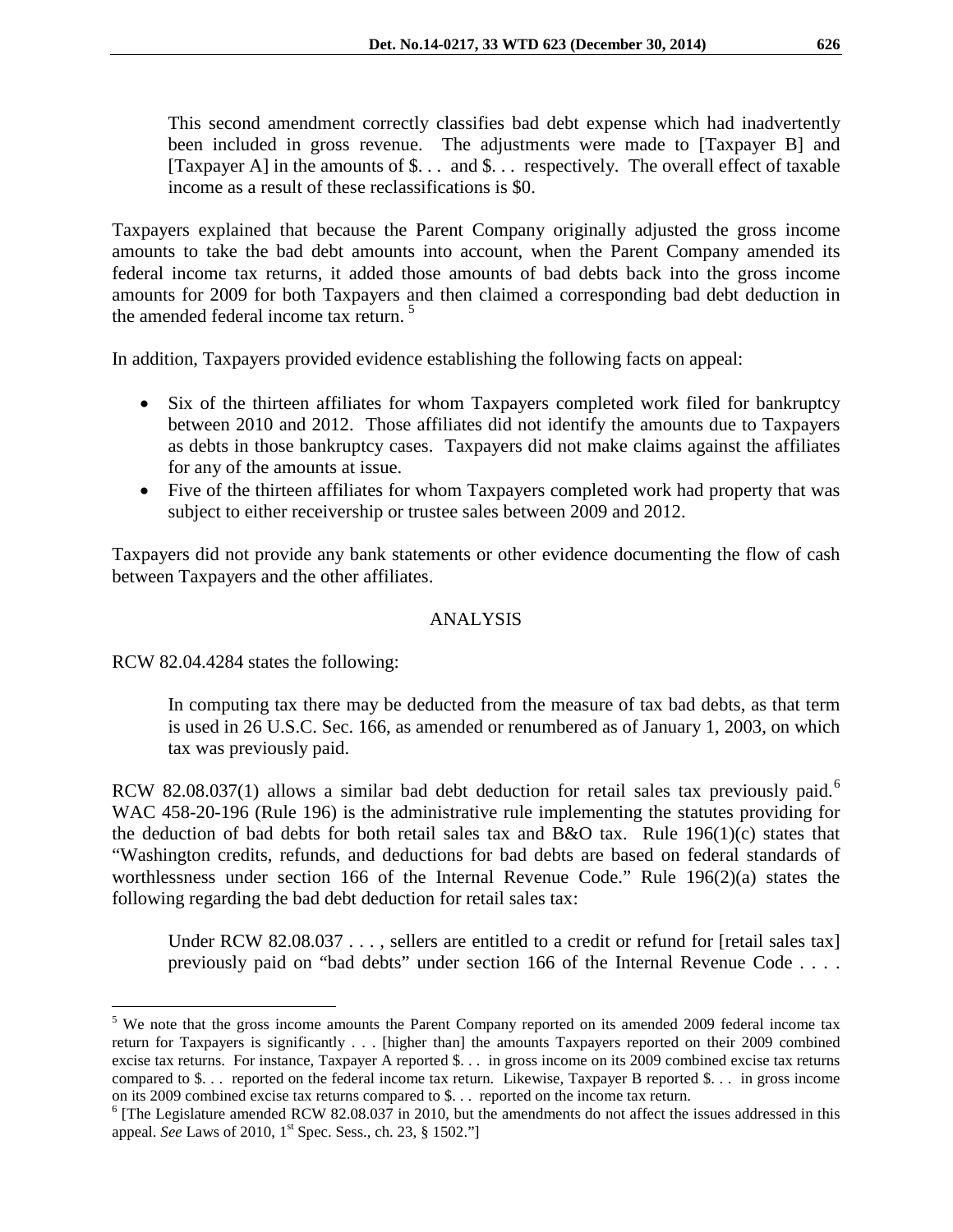Taxpayers may claim the credit or refund for the tax reporting period in which the bad debt is written off as uncollectible in the taxpayer's books and records and would be eligible for a bad debt deduction for federal income tax purposes.

Similarly, Rule 196(3)(a) states the following regarding the bad debt deduction for B&O tax:

Under RCW 82.04.4284, taxpayers may deduct from the measure of B&O tax "bad debts" under section 166 of the Internal Revenue Code . . . , on which tax was previously paid. Taxpayers may claim the deduction for the tax reporting period in which the bad debt is written off as uncollectible in the taxpayer's books and records and would be eligible for a bad debt deduction for federal income tax purposes.

Thus, Taxpayers' eligibility for claiming bad debt deductions on their Washington combined excise tax returns is dependent on their eligibility to claim a bad debt deduction under Section 166 of the Internal Revenue Code. *See Home Depot USA, Inc. v. Dep't of Revenue*, 151 Wn. App. 909, 920-22, 215 P.3d 222 (2009) (analyzing a Washington taxpayer's ability to claim the bad debt deduction on its Washington combined excise tax return using both state and federal laws, regulations, and court decisions). We, therefore, must determine if Taxpayers were eligible to take such deductions for federal income tax purposes based on relevant federal laws, regulations, and court decisions dealing with Section 166. *See Sauve v. K.C., Inc.,* 19 Wn. App. 659, 665, 577 P.2d 599 (1978) ("When a state borrows federal legislation it also borrows the construction placed upon such legislation by the federal courts").

Additionally, we note that every taxpayer is required to "keep and preserve, for a period of five years, suitable records as may be necessary to determine the amount of tax for which he may be liable . . . ." RCW 82.32.070. *See also* RCW 82.32A.030 (taxpayers must "[k]eep accurate and complete business records"). WAC 458-20-254 (Rule 254) sets forth specific requirements for a taxpayer to maintain and disclose books, records, and other sources of financial information to the Department. Rule 254(3)(b) states in relevant part:

(b) It is the duty of each taxpayer to prepare and preserve all records in a systematic manner conforming to accepted accounting methods and procedures. Such records are to be kept, preserved, and presented upon request of the department or its authorized representatives which will demonstrate:

. . .

(ii) The **amounts of all deductions**, exemptions, or credits claimed **through supporting records or documentation required by statute or administrative rule, or other supporting records or documentation necessary to substantiate the deduction**, exemption, or credit.

Rule 254(3)(b) (emphasis added).

<span id="page-4-0"></span><sup>&</sup>lt;sup>7</sup> Although Rule 196(2)(a) speaks in terms of a "credit" or "refund" for retail sales tax, Rule 196(1)(b) states that "[g]enerally, a retail sales tax credit for bad debts is reported as a deduction from the measure of sales tax on the excise tax return." Thus, a taxpayer may claim a bad debt "deduction" for retail sales tax.  $\overline{a}$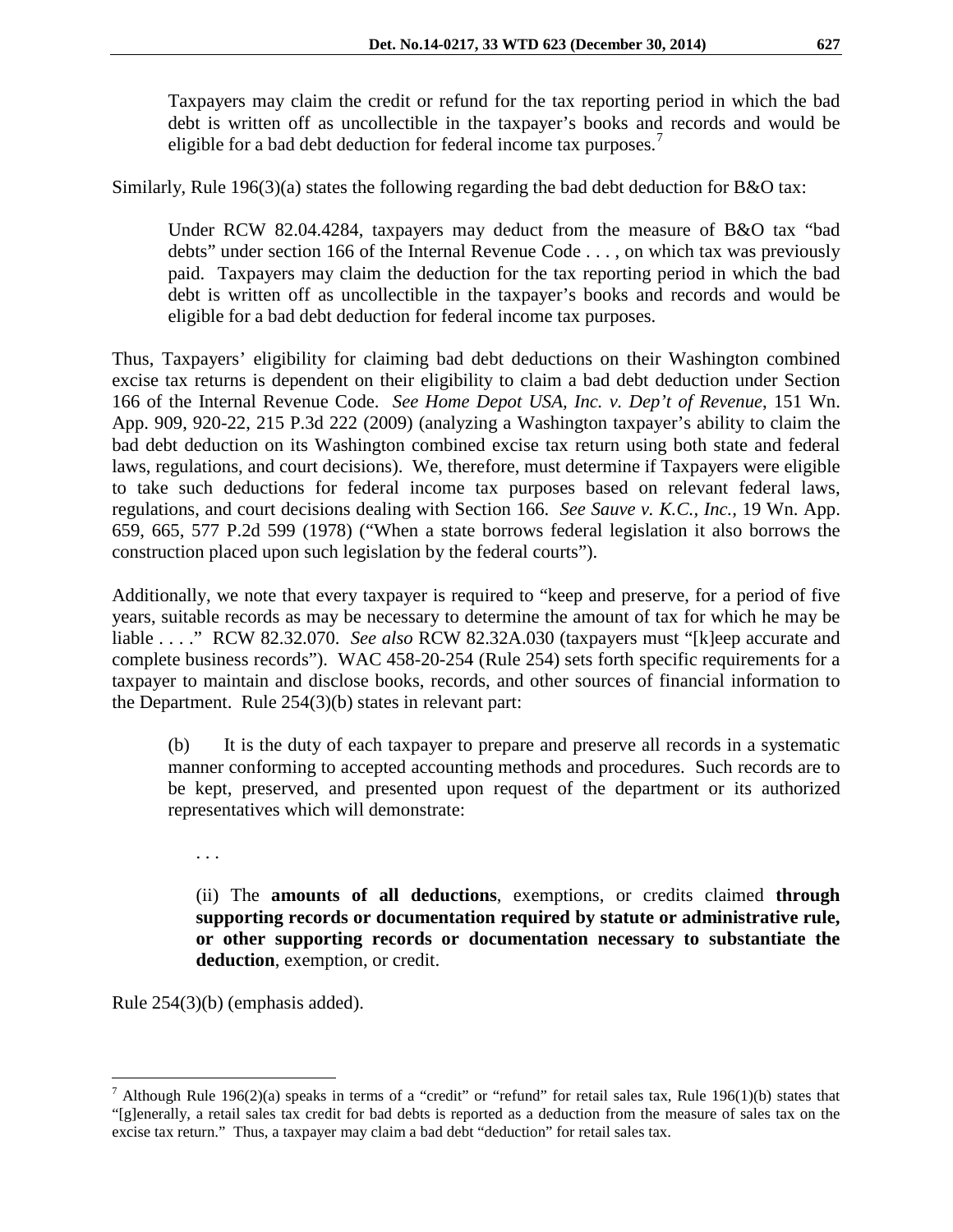#### 1. Bad Debt Deduction for 2010

Both Rule 196(2)(a), regarding retail sales tax, and Rule 196(3)(a), regarding B&O tax, discussed above, state that taxpayers may claim a bad debt deduction "**for the tax reporting period in which the bad debt is written off as uncollectible** in the taxpayer's books and records and would be eligible for a bad debt deduction for federal income tax purpose." (Emphasis added).

Taxpayers concede that they wrote off the amounts at issue as uncollectible in December 2009, but did not claim the bad debt deductions on their respective December 2009 combined excise tax returns. Instead, they claimed the bad debt deductions in their January 2010 combined excise tax returns. There is no evidence that Taxpayers wrote off any debts as uncollectible in 2010, or that they were otherwise eligible to claim bad debt deductions for federal income tax purposes for that tax year. As such, we conclude that the Audit Division correctly disallowed the bad debt deductions Taxpayers claimed on their January 2010 combined excise tax returns because they did not write off any debt as uncollectible in 2010, and, therefore, were ineligible to claim bad debt deductions for that tax period under Rule 196.

#### 2. Bad Debt Deduction for 2009

Taxpayers argued during the Audit Division's review, and on appeal, that despite their error in claiming the bad debt deductions on their respective January 2010 combined excise tax returns, Taxpayers were eligible to claim the bad debt deductions for 2009, when Taxpayers wrote off the debts. Tax benefits such as the bad debt deductions allowed under RCW 82.04.4284 and RCW 82.08.037, and all other deductions, exemptions, and credits, must be strictly construed, though fairly, and in keeping with the ordinary meaning of their language, against the taxpayer. *See, e.g., Budget Rent-a-Car, Inc. v. Dep't of Revenue,* 81 Wn.2d 171, 500 P.2d 764 (1972); *Group Heath Coop. v. Tax Comm'n*, 72 Wn.2d 422, 429, 433 P.2d 201 (1967); Det. No. 07-0034E, 26 WTD 212 (2007). "The burden of showing qualification for the tax benefit afforded . . . rests with the taxpayer." *Group Health*, 72 Wn.2d at 429. Thus, Taxpayers must prove they are entitled to the bad debt deductions.

The only issue in dispute here is whether Taxpayers were eligible to claim the bad debt deductions for federal income tax purposes, which is required for claiming the bad debt deduction on Taxpayers' combined excise tax returns in Washington. RCW 82.04.4284; RCW 82.08.037; Rule 196(2)(a) and (3)(a); .... The Audit Division disallowed Taxpayers' claimed bad debt deductions because there was no evidence that Taxpayers were eligible to claim the bad debt deductions on their federal income tax return. *See Home Depot USA,* 151 Wn. App. at 22 (holding that a Washington Taxpayer no longer held any "debt" as defined by Section 166 of the Internal Revenue Code, and, therefore, could not claim the bad debt deduction on its Washington combined excise tax return).

In response to the Audit Division's finding, Taxpayers' Parent Company amended its consolidated federal income tax return for 2009, claiming the bad debt deductions at issue on Taxpayers' behalf. Taxpayers argued on appeal that "[b]y filing this return – under penalty of perjury – with the federal government," this act is sufficient to prove they were eligible for the deduction under Section 166. We disagree. Rule 196(2)(a) and (3)(a) clearly state that Taxpayers may claim the deduction "for the tax reporting period in which the bad debt . . . would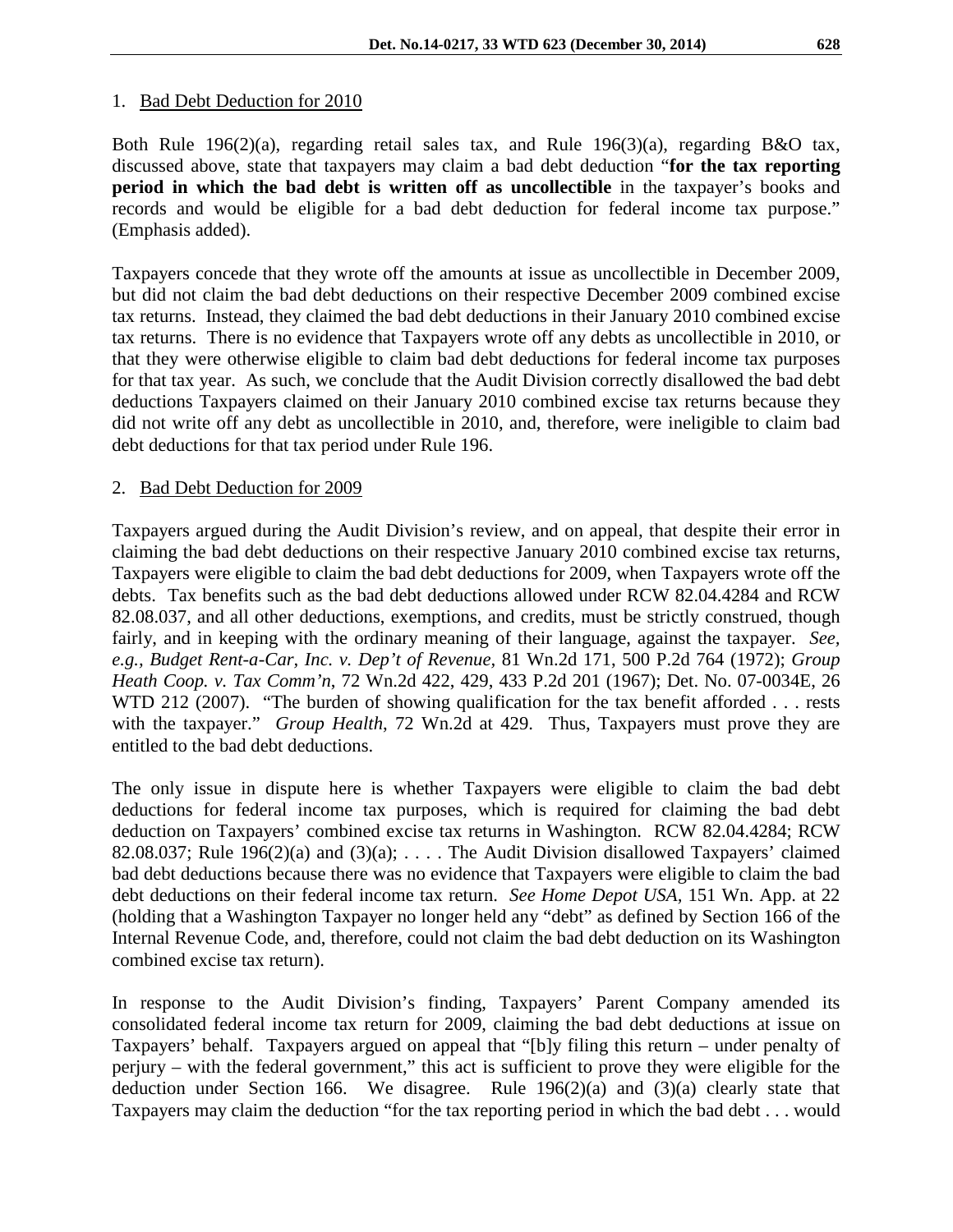be **eligible** for a bad debt deduction for federal income tax purposes." (Emphasis added). We decline to equate "claiming" the deduction with being "eligible" for the deduction. Thus, regardless of whether the Parent Company actually claimed bad debt deductions on its federal income tax return, Taxpayers must still prove that they were actually eligible to claim that bad debt deduction under Section 166 based on the relevant federal standards. *See* Rule 196(1)(c).[8](#page-6-0)

26 U.S.C. § 166 provides for a bad debt deduction for federal income tax purposes, stating that "[t]here shall be allowed as a deduction any debt which becomes worthless within the taxable year." As such, to qualify for this deduction, a taxpayer must satisfy two essential elements. First, a taxpayer must show the existence of a "bona fide debt." 26 CFR § 1.166-1(c). Second, if there is such a "bona fide debt," a taxpayer must also prove that such debt is "worthless." 26 CFR § 1.166-2.

#### A. Bona Fide Debt

26 CFR § 1.166-1(c) explains the "bona fide debt" requirement as follows:

Only a bona fide debt qualifies for purposes of section 166. A bona fide debt is a debt which arises from a debtor-creditor relationship based upon a valid and enforceable obligation to pay a fixed or determinable sum of money. A debt arising out of the receivables of an accrual method taxpayer is deemed to be an enforceable obligation for purposes of the preceding sentence to the extent that the income such debt represents have been included in the return of income for the year for which the deduction as a bad debt is claimed or for a prior taxable year.<sup>[9](#page-6-1)</sup>

Federal courts determine whether a purported debt is a "bona fide debt" from the facts and circumstances of each individual case. *Lundgren v. Comm'r*, 376 F.2d 623, 626 (9<sup>th</sup> Cir. 1967). We note that under federal standards, taxpayers bear the burden of proving "debt." *Hubert Enterprises, Inc v. Comm'r,* 125 T.C. No. 6, 125 T.C. 72, 91 (2005) (citing *Roth Steel Tube Co. v. Comm'r, 800 F.2d 625, 630 (6<sup>th</sup> Cir. 1986)).* 

Additionally, where, as here, the parties to the transactions at issue are related or affiliated entities with common ownership, federal courts scrutinize carefully those transactions before determining that they, in fact, constitute "bona fide debts":

Transfers between related parties are examined with special scrutiny. A transfer's economic substance prevails over its form, and a finding of economic substance turns on whether the transfer would have followed the same form had it been between the

 $^{8}$  [...]  $\overline{a}$ 

<span id="page-6-1"></span><span id="page-6-0"></span> $9$  Taxpayers argued on appeal that, according to the third sentence of 26 CFR § 1.166-1(c), "'[d]ebts' include the receivables of an accrual method taxpayer to the extent the income giving rise to such receivables has been reported on the taxpayer's federal income tax returns." We do not agree with Taxpayers that 26 CFR § 1.166-1(c) defines "debts" in this manner. Instead, we read the third sentence to simply contemplate that receivables can give rise to an "enforceable obligation," and, in turn, can be a "bona fide debt." However, a close reading of that sentence reveals that, like all taxpayers, those that claim a bad debt deduction based on receivables must be able to demonstrate that such receivables are based on an actual "debt." *See Dell v. Comm'r*, T.C. Memo. 1995-315, 1995 WL 421262 (U.S. Tax Ct.) (stating that the third sentence of 26 CFR § 1.166-1(c) "is concerned only with a *bona fide debt*" and "there is nothing in the regulation to suggest that the same result would follow if there were *no debt at all*" (emphasis in original)).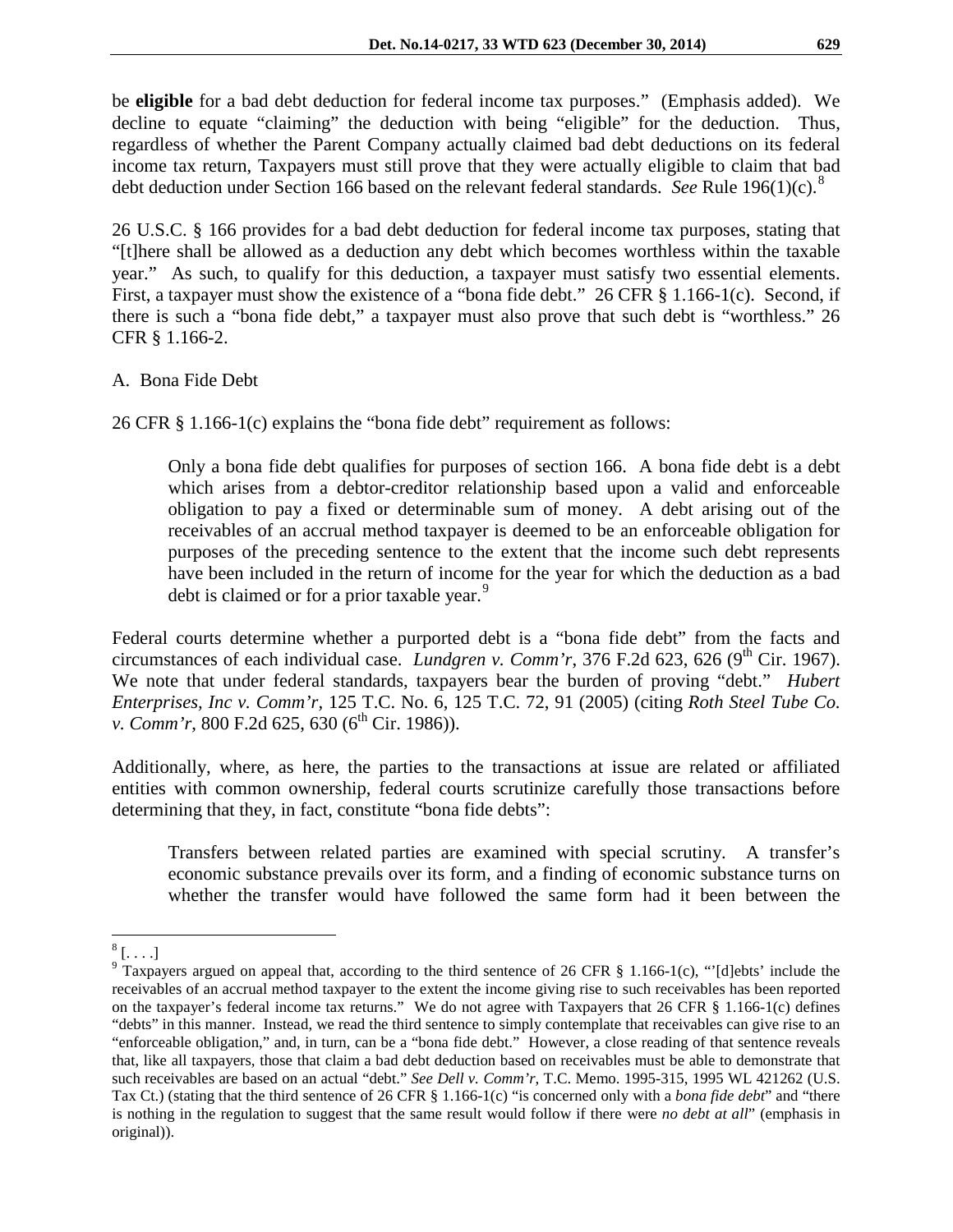transferee and an independent lender. **The more a transfer appears to result from an arm's-length transaction, the more likely the transfer will be considered debt**. The subjective intent of the parties to a transfer that the transfer create debt does not override an objectively indicated intent to the contrary.

*Hubert Enterprises, Inc v. Comm'r,* 125 T.C. No. 6, 125 T.C. 72 (2005) (internal citations omitted; emphasis added).

As a threshold matter, any analysis of whether a transaction constitutes a "bona fide debt" must include a determination that there is an actual "debt." While it may often be the case that such a determination does not require significant discussion, we conclude that determination to be pivotal here, especially given the heightened scrutiny required in cases involving related entities. Here, we conclude, for a number of reasons, that Taxpayer has not adequately proven the existence of any debts.

First, while the applications for payment offered by Taxpayers as proof of the debts in question indicate the amount Taxpayers charged the affiliates, the applications for payment do not prove that the charges were not subsequently paid. Further, because Taxpayers did not provide their books or bank statements, there is no way to tie the applications for payment to Taxpayers' respective accounts receivables, or to specifically determine that the amounts in the applications for payment were actually included in Taxpayers' receivables they reported to the Department.

Second, in the six bankruptcy cases filed by affiliates who purportedly owed debts to Taxpayers, none of those affiliates identified the amounts at issue as "debts" in their respective bankruptcy proceedings. This suggests that the purported debts were not considered "debts" by the affiliates, or that the affiliates paid the amounts at issue to Taxpayers or some other form of discharge of the debt occurred prior to the commencement of the various bankruptcy actions.

Third, there is no evidence that Taxpayers made actual attempts to collect the amounts identified in the applications for payment, which suggests that Taxpayers may not have expected the affiliates to pay these amounts back. This absence of collection efforts again suggests that the purported debts were not considered "debts" by Taxpayers, or that the affiliates paid the amounts at issue.

Finally, of particular concern in this case is the fact that Taxpayers and their affiliates all shared one bank account. As the Audit Division pointed out, Taxpayers' close relationship with the affiliates made it very "challenging" to determine whether the purported debts were unpaid in the first place. Generally, a taxpayer may effectively prove that it has not received payment on a debt by providing bank statements. However, here, the parties on both sides of the transactions at issue share one bank account. Thus, even if Taxpayers produced bank records, the flow of money between Taxpayers and their affiliates would likely require additional documentary evidence to reconcile. In short, Taxpayers have failed to prove with adequate evidence that the amounts at issue were actual debts and were not paid at some point by the affiliates.<sup>[10](#page-7-0)</sup>

 $\overline{a}$ 

<span id="page-7-0"></span><sup>&</sup>lt;sup>10</sup> Indeed, Taxpayers explained on appeal that any amounts due to them from the affiliates were recorded in their accounting records of the common bank account, not as receivables, but as "negative payables." Such a treatment of the amounts at issue further suggests that even the bank records, which have not been produced, do not treat these amounts as debts.